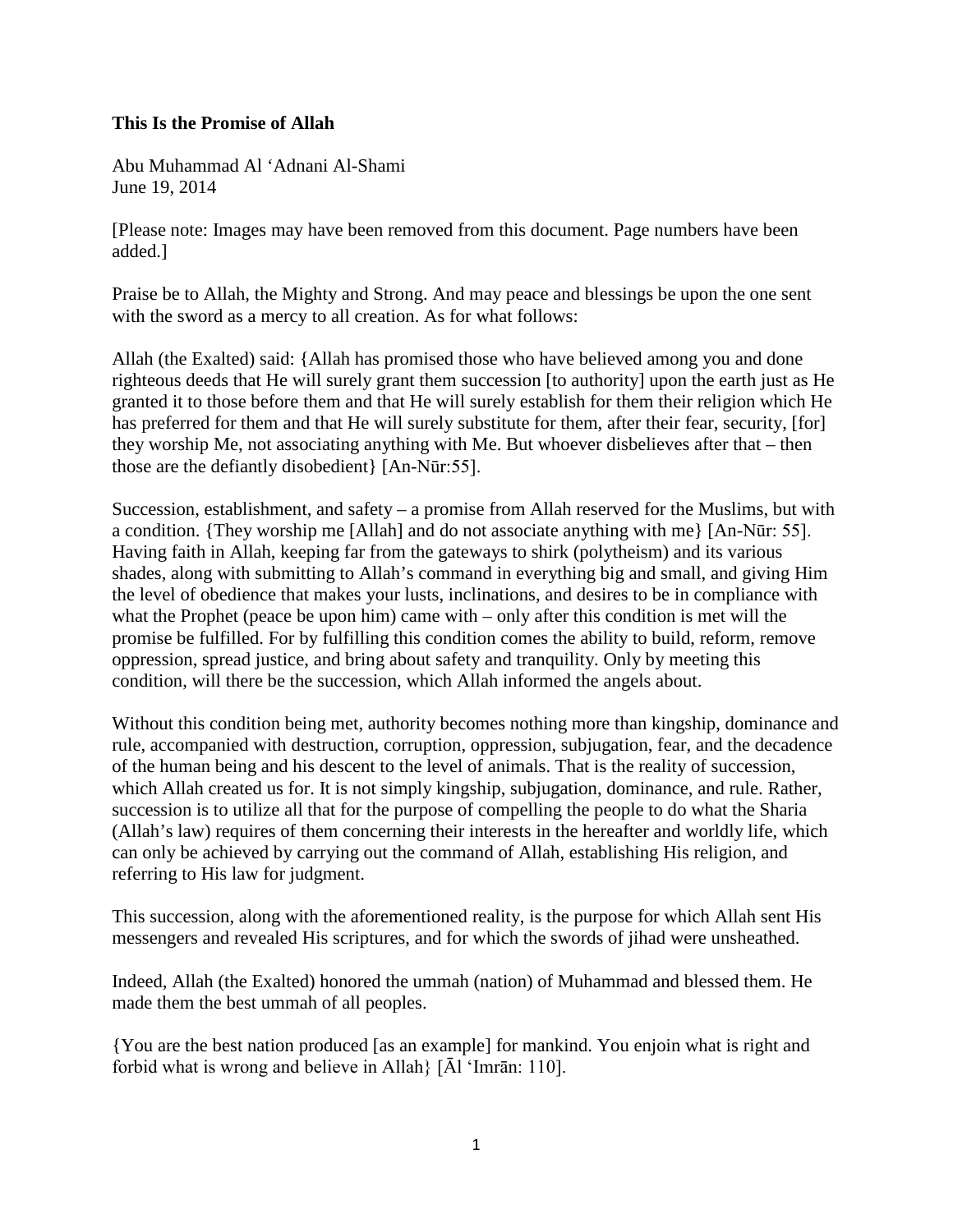And He promised to grant the ummah succession to authority.

{Allah has promised those who have believed among you and done righteous deeds that He will surely grant them succession [to authority] upon the earth just as He granted it to those before them} [An-Nūr: 55].

He also made leadership of the world and mastership of the earth for the ummah, as long as it fulfilled the condition: {They worship me [Allah] and do not associate anything with me} [An-Nūr: 55].

Allah (the Exalted) also gave honor to the ummah.

{And to Allah belongs [all] honor, and to His Messenger, and to the believers, but the hypocrites do not know} [Al-Munāfiqūn: 8].

Yes, honor is for this ummah. It is from the honor of Allah (the Exalted) – honor that mixes with the faith residing in the believer's heart. Thus, if faith becomes firm in the heart, honor becomes firm along with it. It is honor that does not hunch, soften, or become disgraced regardless of how great the anguish and tribulation become. It is honor befitting the best ummah – the ummah of Muhammad (peace be upon him) – an ummah that does not accept submission to anyone or anything other than Allah. It does not accept transgression nor oppression.

{And those who, when tyranny strikes them, they defend themselves} [Ash-Shūrā: 39].

This is an honorable and noble ummah, which does not sleep and ignore grievance. It does not accept degradation.

{So do not weaken and do not grieve, and you will be superior if you are [true] believers} [Āl 'Imrān: 139].

It is a mighty and powerful ummah. How can it not be such, when Allah supports it and grants it victory?

{That is because Allah is the protector of those who have believed and because the disbelievers have no protector { [Muhammad: 11].

This is the ummah of Muhammad (peace be upon him) which, whenever it is truthful with Allah, He brings about His promise for them.

Allah (the Exalted) sent His Prophet (peace be upon him), while the Arabs were in the depths of ignorance and blinding darkness. They were the most naked, the hungriest, and the most backwards of peoples, sinking in depths of lowness. No one cared about them or gave them any regard. They submitted in humiliation to Khosrau and Caesar, yielding to the conqueror.

Allah (the Exalted) said, {Although they were before in clear error} [Al-Jumu'ah: 2].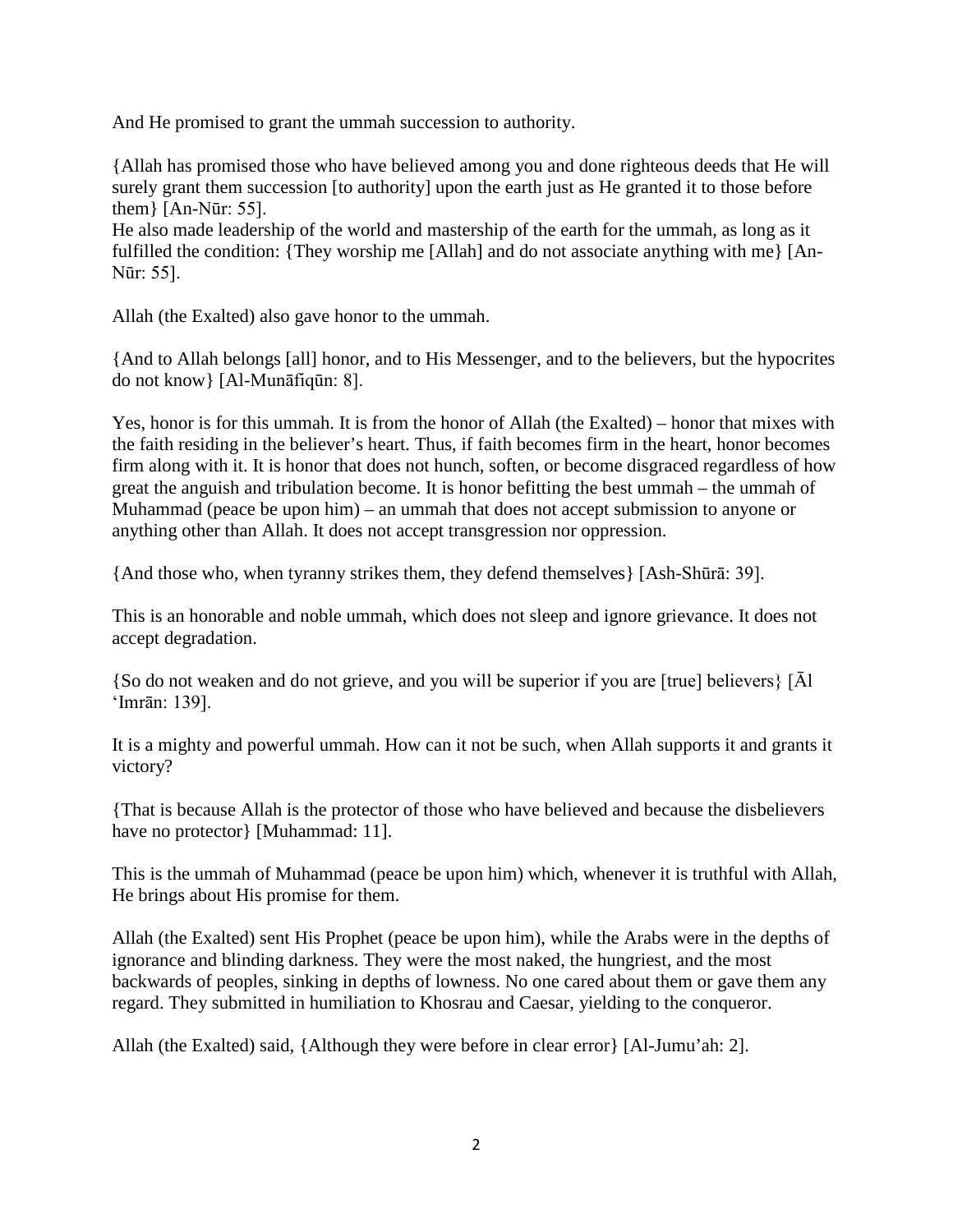Allah (the Exalted) also said, {And remember when you were few and oppressed in the land, fearing that people might abduct you} [Al-Anfāl: 26].

Qatādah (may Allah have mercy upon him) said in explanation of this verse, "These clans of Arabs were the most disgraced, the hungriest, the most ignorant, and the most naked. They were people who were eaten but did not eat. Whoever lived from them lived miserably. And whoever died from them fell into hellfire." His words end here, may Allah have mercy upon him.

A group of the Sahābah (companions of the Prophet – peace be upon him) entered upon Khosrau Yazdajard on the day of the battle of al-Qādisiyyah to call him to Islam. He said to them, "I don't know

any nation on the earth that was more miserable, fewer in number, and more divided than you. We would entrust the people of the villages in the outskirts to hold you back. Persia did not wage war against you, nor did you ever hope to stand and face it." So they were silenced. Then al-Mughīrah Ibn Shu'bah (may Allah be pleased with him) responded to him, saying, "As for what you've mentioned of our poor condition, then there was no condition poorer than ours. As for our hunger, then it was unlike any hunger. We used to eat scarabs, beetles, scorpions, and snakes. We considered such as food. As for our homes, then they were nothing but the surface of the earth. We did not use to wear anything except what we made from the fur of our camels and sheep. Our religion was to kill each other and oppress each other. One of us would bury his daughter alive, hating the thought that she would eat from his food."

This was the condition of the Arabs before Islam. They were in dispute and broken up; they were dispersed and had infighting, striking each other's necks, suffering hunger, lack of unity, and capture. Then, when Allah blessed them with Islam and they believed, Allah unified them, united their ranks, honored them after their humiliation, enriched them after their poverty, and brought their hearts together, all through Islam. Thus, by the grace of Allah, they became brothers.

Allah (the Exalted) said, {And He brought together their hearts. If you had spent all that is in the earth, you could not have brought their hearts together; but Allah brought them together} [Al-Anfāl: 63].

So the animosity and hatred they had for each other vanished from their hearts. They were united by faith, and piety became their measuring scale. They did not differentiate between an Arab and a non-Arab, nor between an easterner and a westerner, nor between a white person and a black person, nor between a poor person and a rich person. They abandoned nationalism and the calls of jāhiliyyah (pre-Islamic ignorance), raised the flag of lā ilāha ill Allāh (there is no god but Allah) and carried out jihad in the path of Allah with truthfulness and sincerity. So Allah raised them through this religion and honored them by having them carry its message. He bestowed His grace on them, and made them the kings and masters of the world.

Our dear ummah – the best of peoples – Allah (the Exalted) decrees numerous victories for this ummah to occur in a single year, which He does not grant others in many years or even centuries. This ummah succeeded in ending two of the largest empires known to history in just 25 years, and then spent the treasures of those empires on jihad in the path of Allah. They put out the fire of the Magians (fireworshippers) forever, and they forced the noses of the cross-worshippers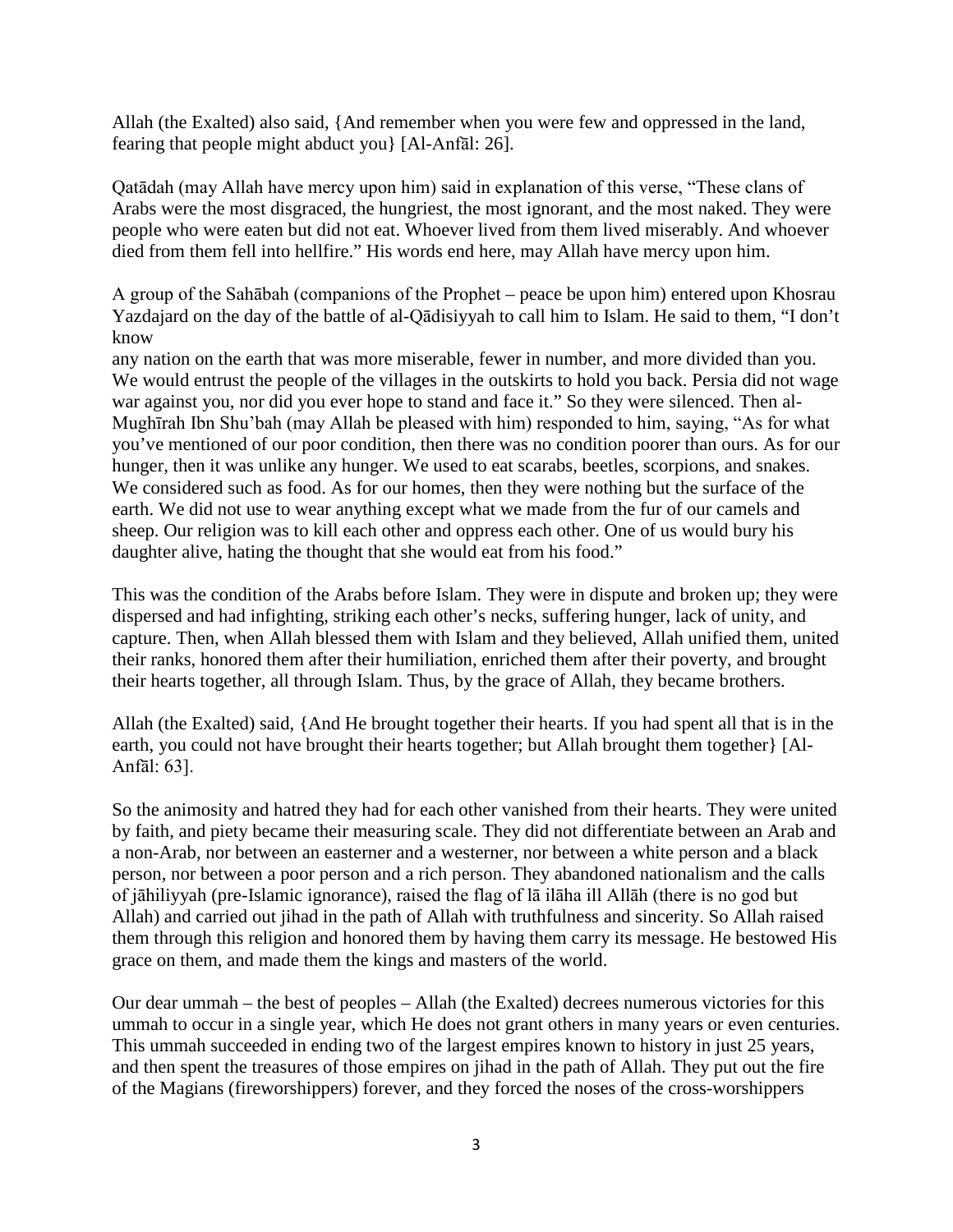onto the ground with the most miserable of weapons and weakest of numbers. Ibn Abī Shaybah reported in "al-Musannaf" that Husayn reported that Abū Wā'il said that when Sa'd Ibn Abī Waqqas had arrived and rested at al-Qādisiyyah with the people, he said, "I'm not sure if we were more than 7 or 8 thousand or so. The mushrikīn (polytheists) were about 60 thousand or so. They had elephants with them. When they arrived, they said to us, 'Go back [to your land], because we don't see with you any numbers, strength, or arms. So go back.' We answered them saying, 'We will not go back.' Then they started mocking our arrows saying, 'Dūk, dūk,' [a Persian word] comparing our arrows to spindles."

Yes, my ummah, those barefoot, naked, shepherds who did not know good from evil, nor truth from falsehood, filled the earth with justice after it had been filled with oppression and tyranny, and ruled the world for centuries. This was neither through any means of strength that they possessed or numbers that they commanded, nor through their wisdom but rather, through their faith in Allah (the Exalted) and their adherence to the guidance of His Messenger (peace be upon him). O ummah of Muhammad (peace be upon him), you continue to be the best ummah and continue to have honor. Leadership will return to you. The God of this ummah yesterday is the same God of the ummah today, and the One who gave it victory yesterday is the One who will give it victory today.

The time has come for those generations that were drowning in oceans of disgrace, being nursed on the milk of humiliation, and being ruled by the vilest of all people, after their long slumber in the darkness of neglect – the time has come for them to rise. The time has come for the ummah of Muhammad (peace be upon him) to wake up from its sleep, remove the garments of dishonor, and shake off the dust of humiliation and disgrace, for the era of lamenting and moaning has gone, and the dawn of honor has emerged anew. The sun of jihad has risen. The glad tidings of good are shining. Triumph looms on the horizon. The signs of victory have appeared.

Here the flag of the Islamic State, the flag of tawhīd (monotheism), rises and flutters. Its shade covers land from Aleppo to Diyala. Beneath it, the walls of the tawāghīt (rulers claiming the rights of Allah) have been demolished, their flags have fallen, and their borders have been destroyed. Their soldiers are either killed, imprisoned, or defeated. The Muslims are honored. The kuffār (infidels) are disgraced. Ahlus- Sunnah (the Sunnis) are masters and are esteemed. The people of bid'ah (heresy) are humiliated. The hudūd (Sharia penalties) are implemented – the hudūd of Allah – all of them. The frontlines are defended. Crosses and graves are demolished. Prisoners are released by the edge of the sword. The people in the lands of the State move about for their livelihood and journeys, feeling safe regarding their lives and wealth. Wulāt (plural of wālī or "governors") and judges have been appointed. Jizyah (a tax imposed on kuffār) has been enforced. Fay' (money taken from the kuffār without battle) and zakat (obligatory alms) have been collected. Courts have been established to resolve disputes and complaints. Evil has been removed. Lessons and classes have been held in the masājid (plural of masjid) and, by the grace of Allah, the religion has become completely for Allah. There only remained one matter, a wājib kifā'ī (collective obligation) that the ummah sins by abandoning. It is a forgotten obligation. The ummah has not tasted honor since they lost it. It is a dream that lives in the depths of every Muslim believer. It is a hope that flutters in the heart of every mujāhid muwahhid (monotheist). It is the khilāfah (caliphate). It is the khilāfah – the abandoned obligation of the era.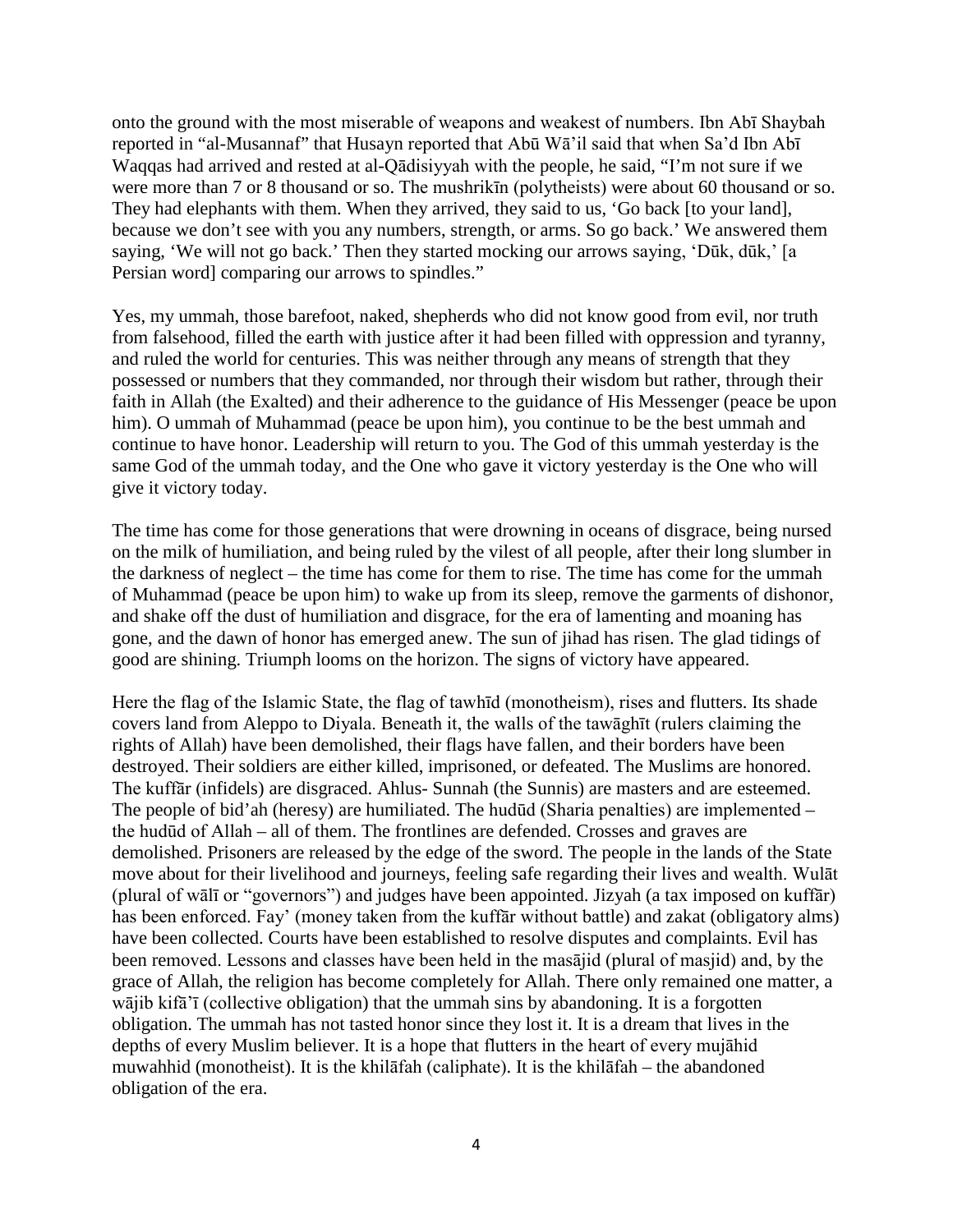Allah (the Exalted) said, {And mention when your Lord said to the angels, "Indeed, I will make upon the earth a khalīfah"} [Al-Baqarah: 30].

Imam al-Qurtubī said in his tafsīr (Quranic exegesis), "This verse is a fundamental basis for the appointment of a leader and khalīfah (caliph) who is listened to and obeyed so that the ummah is united by him and his orders are carried out. There is no dispute over this matter between the ummah nor between the scholars, except for what has been reported from al-Asamm [the meaning of his name is "the deaf man"], for his deafness prevented him from hearing the Sharia." That ends his words, may Allah have mercy upon him.

Therefore, the shūrā (consultation) council of the Islamic State studied this matter after the Islamic State – by Allah's grace – gained the essentials necessary for khilāfah, which the Muslims are sinful for if they do not try to establish. In light of the fact that the Islamic State has no shar'ī (legal) constraint or excuse that can justify delaying or neglecting the establishment of the khilāfah such that it would not be sinful, the Islamic State – represented by ahlul-halli-wal- 'aqd (its people of authority), consisting of its senior figures, leaders, and the shūrā council – resolved to announce the establishment of the Islamic khilāfah, the appointment of a khalīfah for the Muslims, and the pledge of allegiance to the shaykh (sheikh), the mujāhid, the scholar who practices what he preaches, the worshipper, the leader, the warrior, the reviver, descendent from the family of the Prophet, the slave of Allah, Ibrāhīm Ibn 'Awwād Ibn Ibrāhīm Ibn 'Alī Ibn Muhammad al-Badrī al-Hāshimī al-Husaynī al-Qurashī by lineage, as-Sāmurrā'ī by birth and upbringing, al-Baghdādī by residence and scholarship. And he has accepted the bay'ah (pledge of allegiance). Thus, he is the imam and khalīfah for the Muslims everywhere. Accordingly, the "Iraq and Shām" in the name of the Islamic State is henceforth removed from all official deliberations and communications, and the official name is the Islamic State from the date of this declaration.

We clarify to the Muslims that with this declaration of khilāfah, it is incumbent upon all Muslims to pledge allegiance to the khalīfah Ibrāhīm and support him (may Allah preserve him). The legality of all emirates, groups, states, and organizations, becomes null by the expansion of the khilāfah's authority and arrival of its troops to their areas. Imam Ahmad (may Allah have mercy upon him) said, as reported by 'Abdūs Ibn Mālik al-'Attār, "It is not permissible for anyone who believes in Allah to sleep without considering as his leader whoever conquers them by the sword until he becomes khalīfah and is called Amīrul-Mu'minīn (the leader of the believers), whether this leader is righteous or sinful."

The khalīfah Ibrāhīm (may Allah preserve him) has fulfilled all the conditions for khilāfah mentioned by the scholars. He was given bay'ah in Iraq by the people of authority in the Islamic State as the successor to Abū 'Umar al-Baghdādī (may Allah have mercy upon him). His authority has expanded over wide areas in Iraq and Shām. The land now submits to his order and authority from Aleppo to Diyala. So fear Allah, O slaves of Allah. Listen to your khalīfah and obey him. Support your state, which grows everyday – by Allah's grace – with honor and loftiness, while its enemy increases in retreat and defeat.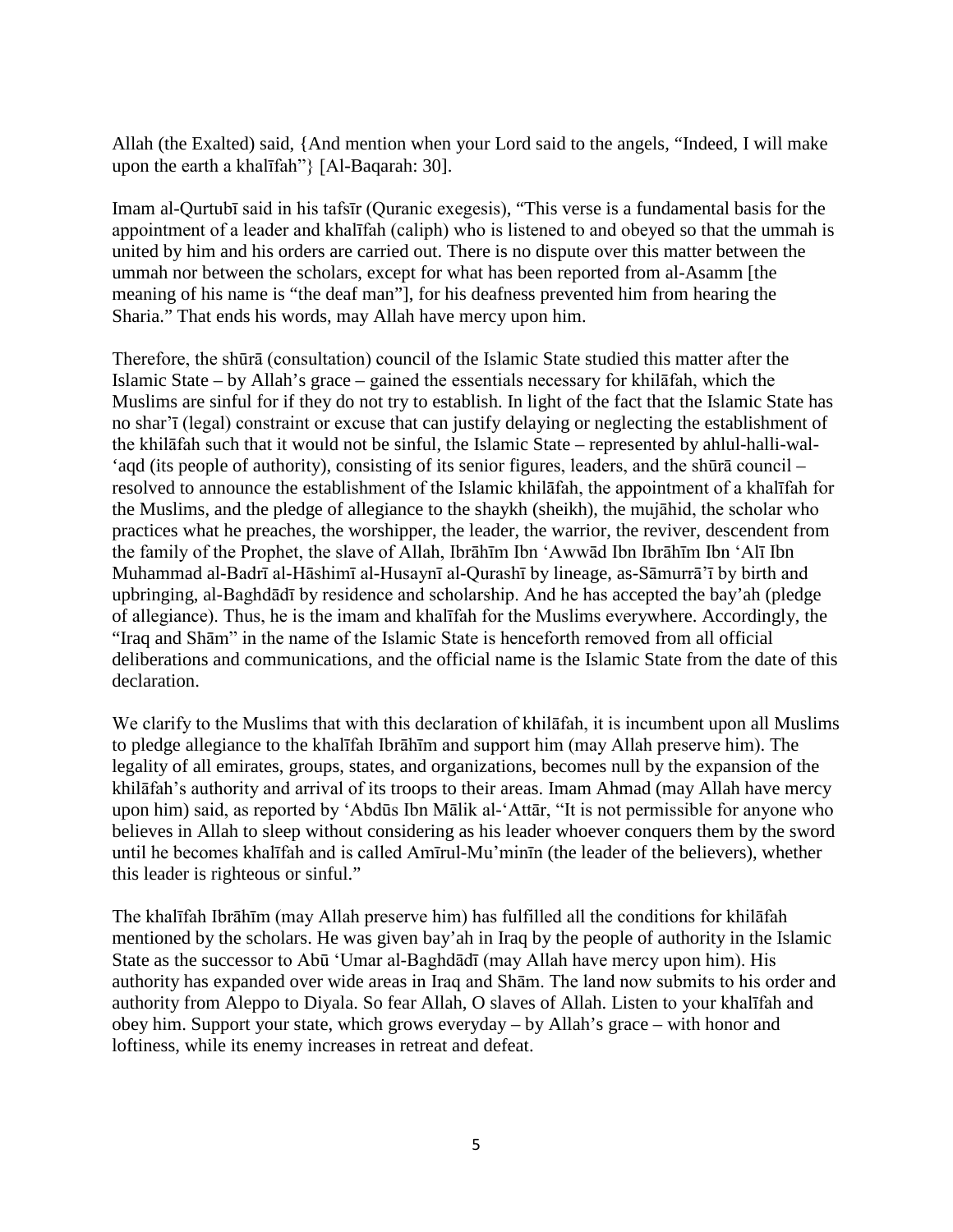So rush O Muslims and gather around your khalīfah, so that you may return as you once were for ages, kings of the earth and knights of war. Come so that you may be honored and esteemed, living as masters with dignity. Know that we fight over a religion that Allah promised to support. We fight for an ummah to which Allah has given honor, esteem, and leadership, promising it with empowerment and strength on the earth. Come O Muslims to your honor, to your victory. By Allah, if you disbelieve in democracy, secularism, nationalism, as well as all the other garbage and ideas from the west, and rush to your religion and creed, then by Allah, you will own the earth, and the east and west will submit to you. This is the promise of Allah to you. This is the promise of Allah to you.

{So do not weaken and do not grieve, and you will be superior if you are believers} [Āl 'Imrān: 139].

This is the promise of Allah to you.

{If Allah should aid you, no one can overcome you} [Āl 'Imrān: 160].

This is the promise of Allah to you.

{So do not weaken and call for peace while you are superior; and Allah is with you and will never deprive you of [the reward of] your deeds} [Muhammad: 35].

This is the promise of Allah to you.

{Allah has promised those who have believed among you and done righteous deeds that He will surely grant them succession [to authority] upon the earth just as He granted it to those before them and that He will surely establish for them [therein] their religion which He has preferred for them} [An-Nūr: 55].

So come to the promise of your Lord.

{Indeed, Allah does not fail in His promise} [Āl 'Imrān: 9]

And a message to all the platoons and groups on the face of the earth, consisting of mujahidin and people working to support the religion of Allah and raising the Islamic banners – a message to the heads and leaders of these groups – we say:

Fear Allah with regards to yourselves. Fear Allah with regards to your jihad. Fear Allah with regards to your ummah.

{O you who have believed, fear Allah as He should be feared and do not die except as Muslims, and hold firmly to the rope of Allah all together and do not become divided.} [Āl 'Imrān: 102- 103].

We – by Allah – do not find any shar'<sup>†</sup> (legal) excuse for you justifying your holding back from supporting this state. Take a stance on account of which Allah (the Exalted) will be pleased with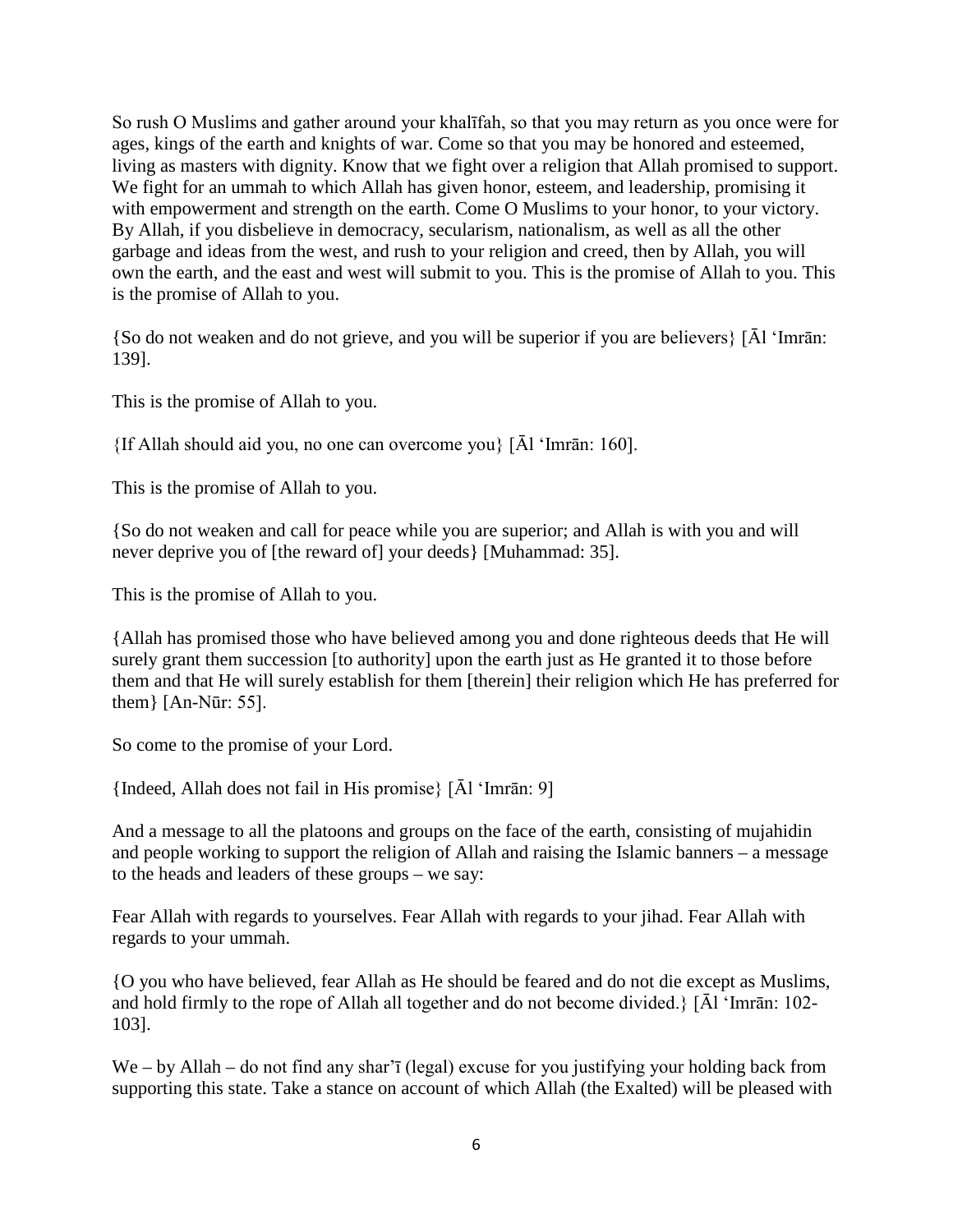you. The veil has been lifted and the truth has become clear. Indeed, it is the State. It is the state for the Muslims – the oppressed of them, the orphans, the widows, and the impoverished. If you support it, then you do so for your own good.

Indeed, it is the State. Indeed, it is the khilāfah. It is time for you to end this abhorrent partisanship, dispersion, and division, for this condition is not from the religion of Allah at all. And if you forsake the State or wage war against it, you will not harm it. You will only harm yourselves.

It is the State – the state for the Muslims. Sufficient for you should be what al-Bukhārī (may Allah have mercy upon him) reported from Mu'āwiyah (may Allah be pleased with him). He said that he heard Allah's Messenger (peace be upon him) say, "This matter is for Quraysh. No one opposes them regarding it except that Allah throws him down on his face, as long as they establish the religion."

As for you, O soldiers of the platoons and organizations, know that after this consolidation and the establishment of the khilāfah, the legality of your groups and organizations has become invalid. It is not permissible for a single person of you who believes in Allah to sleep without having walā' (loyalty) to the khalīfah. If your leaders whisper to you claiming it is not a khilāfah, then remember how long they whispered to you claiming that it was not a state but rather a fictional, cardboard entity, until its certain news reached you. It is a state. Its news will continue to reach you showing that it is a khilāfah, even if after time.

And know that nothing has delayed victory and delays it now more than these organizations, because they are the cause of division and disagreements that ruin strength. Division is not from Islam at all.

{Indeed, those who have divided their religion and become sects – you are not [associated] with them in anything. Their affair is only [left] to Allah; then He will inform them about what they used to do} [Al-An'ām: 159].

{[Adhere to the religion], turning in repentance to Him, and fear Him and establish prayer and do not be of those who associate others with Allah, [or] of those who have divided their religion and become sects, every faction rejoicing in what it has.} [Ar-Rūm: 31-32]

Know that your leaders will not find any arguments to keep you away from the jamā'ah (the body of Muslims united behind a Muslim leader), the khilāfah, and this great good, except for two false and weak excuses. The first excuse is the same matter they have accused it with before, that it is a state of khawārij (a sect that excommunicated Muslims for sins that do not warrant excommunication) and other accusations whose falseness has become apparent in the cities that are ruled by the State. Second, your leaders will assure both you and themselves saying, "This is just a gust of wind which will be extinguished, or a temporary whirlwind that will not last, and that the nations of kufr (disbelief) won't allow it to remain, and they will gather against it so that it disappears quickly and soon. Those of its soldiers who survive will end up in mountaintops, caverns, deserts, and clandestine prisons. Thereafter we will have to return to the jihad of the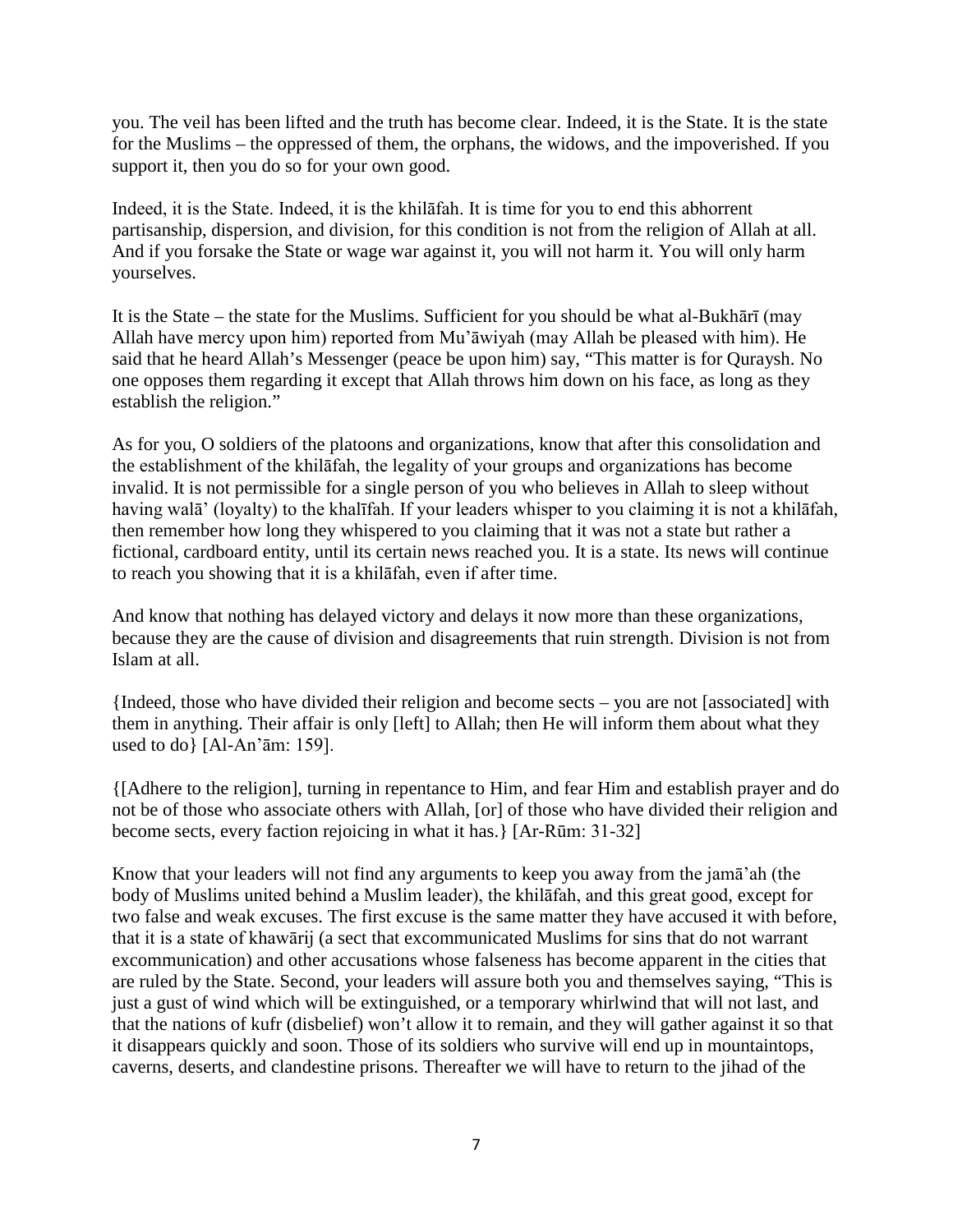elite. We cannot handle jihad of the elite far away from hotels, conferences, offices, lights, and cameras. We want to lead the ummah in the jihad of the ummah…"

So let those leaders be ruined. And let that "ummah" they want to unite be ruined – an "ummah" of secularists, democrats, and nationalists… an "ummah" of murji'ah (a sect that excludes deeds from faith), ikhwān (the "Muslim Brotherhood" party), and surūriyyah (a sect influenced by the ikhwān claiming to be Salafī).

{Satan promises them and arouses desire in them. But Satan does not promise them except delusion} [An-Nisā': 120].

The State will remain, by Allah's permission. Ask the parties in Iraq and their leaders. How much did they reassure themselves by claiming that the state would vanish. They were greater than your parties in power and greater in accumulation of wealth.

{Have they not traveled through the earth and observed how was the end of those before them? They were greater than them in power} [Ar-Rūm: 9]

As for you, O soldiers of the Islamic State, then congratulations to you. Congratulations on this clear victory, congratulations on this great triumph. Today the kāfirīn (infidels) are infuriated in such a manner after which there will be no similar infuriation. Many of them almost die from anger and sorrow. Today the believers rejoice with victory from Allah, feeling great happiness. Today the hypocrites are degraded. Today the rāfidah (shia), sahwāt (awakening councils), and murtaddīn (apostates) are humiliated. Today the tawāghīt in the east and west are frightened. Today the nations of kufr in the west are terrified. Today the flags of Shaytān (Satan) and his party have fallen. Today the flag of tawhīd rises with its people. Today the Muslims are honored. Today the Muslims are honored. Now the khilāfah has returned, humbling the necks of the enemy. Now the khilāfah has returned in spite of its opponents. Now the khilāfah has returned; we ask Allah (the Exalted) to make it to be upon the methodology of prophethood. Now hope is being actualized. Now the dream has become a reality. Congratulations to you. You spoke and were truthful. You promised and kept to your word.

O soldiers of the Islamic State, it is from the great blessings of Allah upon you that He allowed you to reach this day and witness this victory, which did not arrive except by the grace of Allah (the Exalted) and then by the blood and corpses of thousands of your brothers who preceded you from the best of mankind. We consider them such and Allah is their judge, and we do not presume to know better than Him. They are those who carried this banner and under it sacrificed everything. They offered everything generously, even their souls, to pass on this great banner to you. Indeed, they did so. May Allah have mercy upon them and reward them with every good on behalf of Islam. So protect this great trust. Raise this banner with strength. Water it with your blood. Raise it upon your corpses. Die under it, until you pass it on – if Allah wills – to ' $\overline{Isa}$ (Jesus) the son of Maryam (Mary), peace be upon him.

O soldiers of the Islamic State, Allah (the Exalted) ordered us with jihad and promised us with victory but He did not make us responsible for victory. Indeed, Allah (the Exalted) blessed you today with this victory, thus we announced the khilāfah in compliance with the order of Allah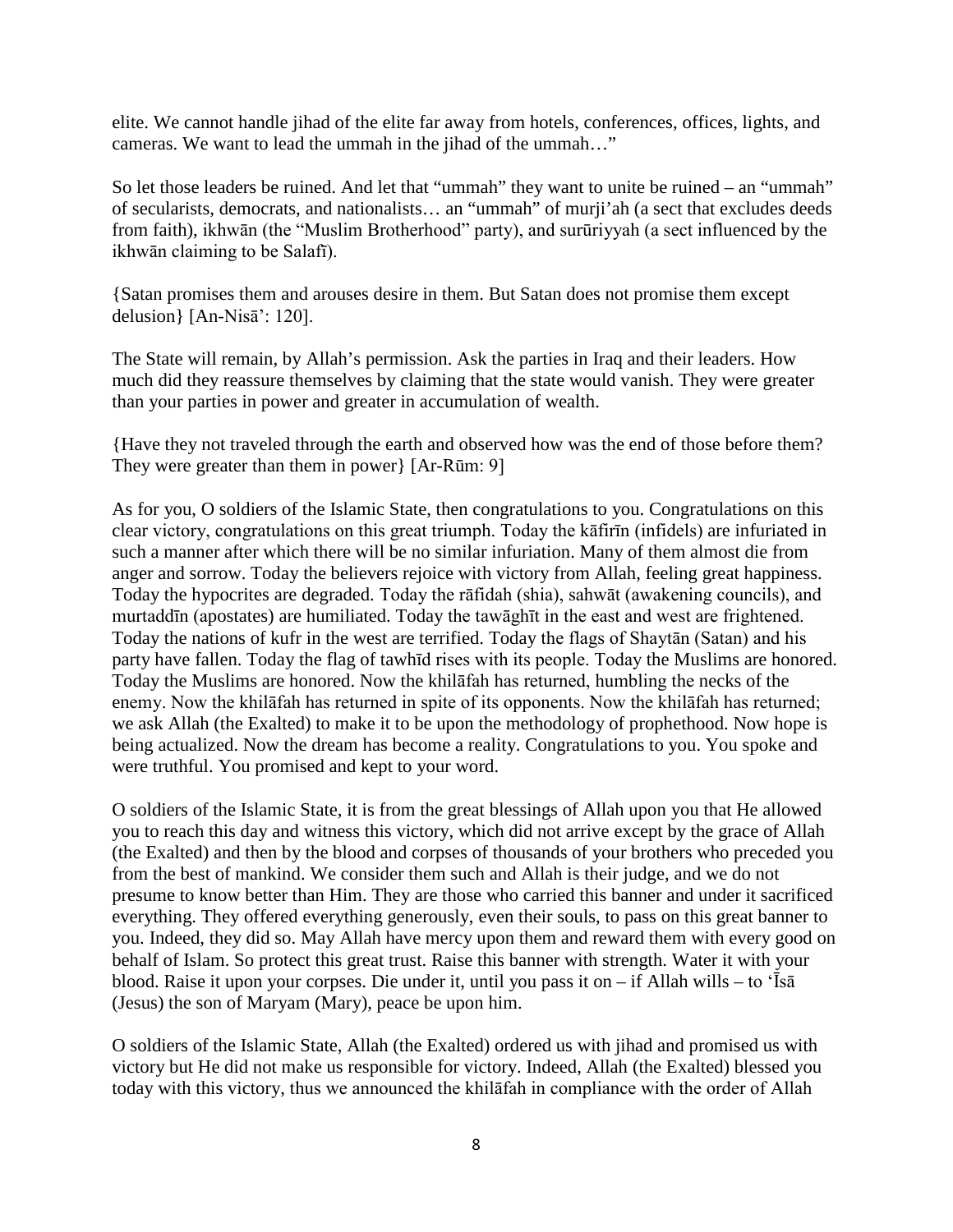(the Exalted). We announced it because – by Allah's grace – we have its essentials. By Allah's permission, we are capable of establishing the khilāfah. So we carry out the order of Allah (the Exalted) and we are justified – if Allah wills – and we do not care thereafter what happens, even if we only remain for one day or one hour, and to Allah belongs the matter before and after. If Allah (the Exalted) causes the khilāfah to remain and gain strength, then such is by His grace and bounty alone, for victory is only from Him. And if it vanishes and weakens, then know that such is from ourselves and because of our deeds.

We will defend it – if Allah wills – as long as it exists and as long as one of us remains, and [if it vanishes] we will bring it back – if Allah wills – upon the methodology of prophethood.

Whoever has the loftiest height as his own ambition, Then everything he faces will be beloved. [Poetry]

O soldiers of the Islamic State, you will be facing malāhim (fierce battles) that cause the children's hair to become grey. You will be facing fitan (tribulations) and hardships of many different colors. You will be facing tests and quakes. No one will survive them except he whom Allah grants mercy. No one will be firm during these fitan except one whom Allah keeps firm. The worst of these fitan is that of the dunyā (worldly life). So be wary of competing over it. Be wary. Remember the greatest responsibility that is now on your backs. You are now the defenders of the land of Islam and its guards. You will not be able to preserve this trust and defend this land, except by fearing Allah secretly and publically, then by sacrificing, being patient, and offering blood.

I am amazed by those who possess the stature of men and the sharpness of arrows, Yet their command is not made nor executed. I am amazed by those who find the path to lofty heights, Yet do not traverse the path, wearing it down until no mounds are left. And I have not found a fault in people like that of those Who are capable of completing their effort, but instead abort it. [Poetry]

Also know that one of the biggest factors that brought about this victory that Allah (the Exalted) has blessed you with is your support of each other, the absence of disagreement, your listening to and obedience of your leaders, and your patience with them. So keep this factor in mind and preserve it. Unite with each other and do not disagree with each other. Accept each other and do not argue with each other. Be very wary of breaking the ranks. For you to be snatched by birds would be better for you than to break the ranks or take part in doing so. And if anyone wants to break the ranks, split his head with bullets and empty its insides, whoever he may be.

The Messenger of Allah (peace be upon him) said: "And whoever pledges allegiance to a leader giving his hand in oath with the sincerity of his heart, then he must obey him when he can. If someone else comes and tries to dispute with the leader [over leadership] then strike the neck of the latter." This was reported by Muslim.

On the authority of Abdullāh Ibn 'Amr (may Allah be pleased with them both) and Abū Hurayrah (may Allah be pleased with him), who reported that the Messenger of Allah (peace be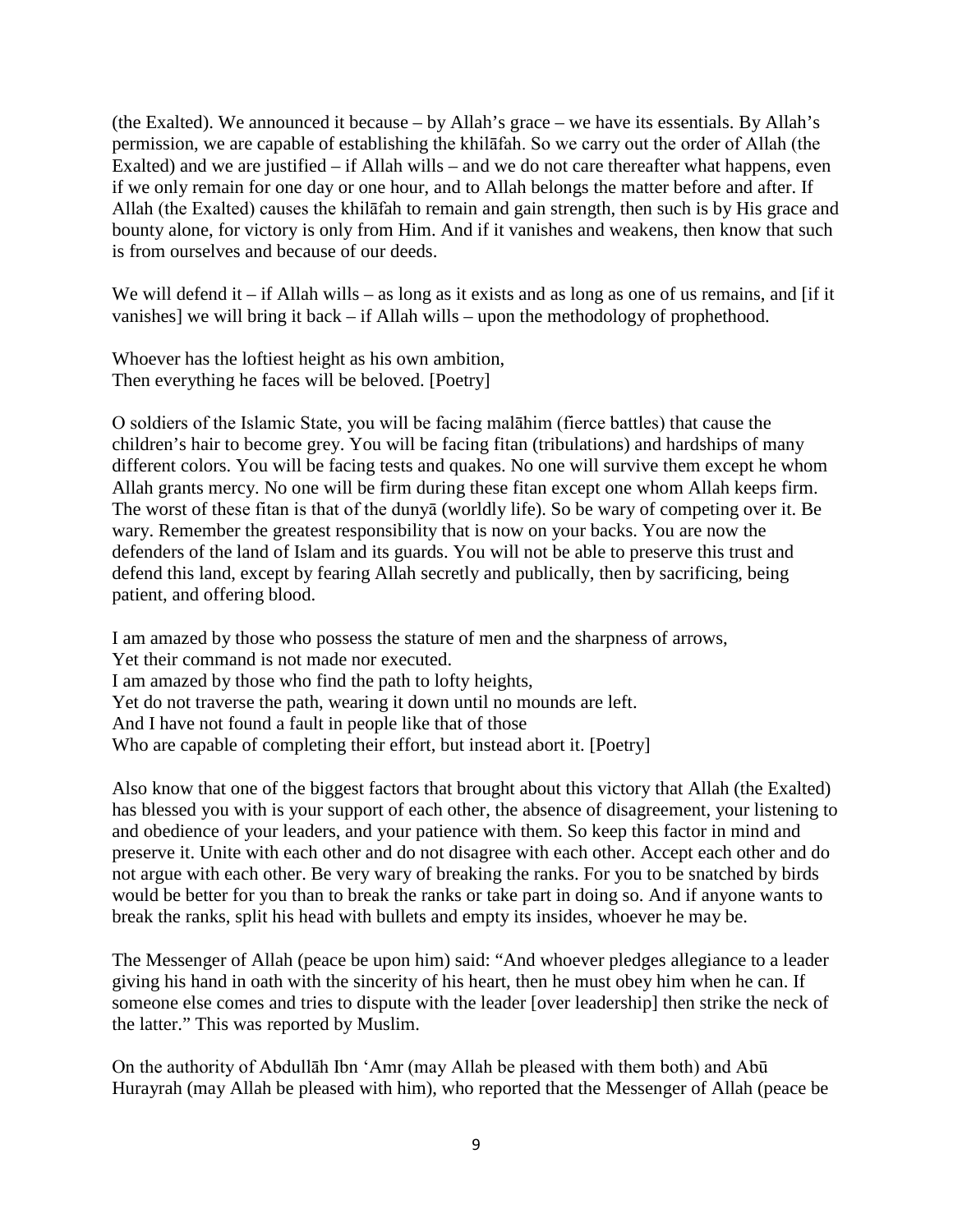upon him) said: "Whoever obeys me has obeyed Allah, and whoever disobeys me has disobeyed Allah. Whoever obeys the leader has obeyed me, and whoever disobeys the leader has disobeyed me. Indeed the leader is a shield. Behind him fighting is carried out, and by him [the people] are defended. So if he orders the people to fear Allah and he is just, then he is rewarded. And if he orders with anything else, then he will be held accountable for that." This was reported by al-Bukhārī.

O soldiers of the Islamic State, there is one more matter that I wish to call your attention to. They will look for something to criticize and will attempt to raise misconceptions. So if they ask you, "How can you announce the khilāfah when the ummah has not rallied behind you? For your authority is not accepted by the groups, factions, detachments, brigades, corps, banners, sects, parties, assemblies, councils, institutions, coordination teams, leagues, coalitions, armies, fronts, movements, and organizations." Then say to them,

{But they will not cease to differ except whom your Lord has given mercy} [Hūd: 118-119].

They have never united on a single issue, nor will they ever unite on any issue except for those whom Allah has mercy upon. Furthermore, the Islamic State will bring together those who want unity.

If they tell you, "You have stepped over them and acted on your own judgment. Why did you not consult the other groups, pardon them, and tolerate them?" Then say to them, "The issue is too urgent."

{And I hastened to You, my Lord, that You be pleased} [Tāhā: 84].

And say to them, "Whom would we consult? They never recognized the Islamic State to begin with, although America, Britain and France acknowledge its existence. Whom would we consult? Should we consult those who have abandoned us? Those who have betrayed us? Those who have disowned us and incited against us? Those who have become hostile towards us? Those who wage war against us? Whom would we consult, and whom did we step over?"

Indeed the difference between me and my brothers and cousins is very big.

They do not come to my aid, but if they called me for help I would come to their rescue. [Poetry]

And if they tell you, "We do not accept your authority". Then say to them, "We had the ability to establish the khilāfah, by the grace of Allah, so it became an obligation for us to do so. Therefore, we hastened in adherence to the command of Allah (the Exalted):

{It is not for a believing man or a believing woman, when Allah and His Messenger have decided a matter, that they should [thereafter] have any choice about their affair} [Al-Ahzāb: 36].

And say to them,

"We spilled rivers of our blood to water the seeds of the khilāfah, laid its foundation with our skulls, and built its tower over our corpses. We were patient for years in the face of being killed,